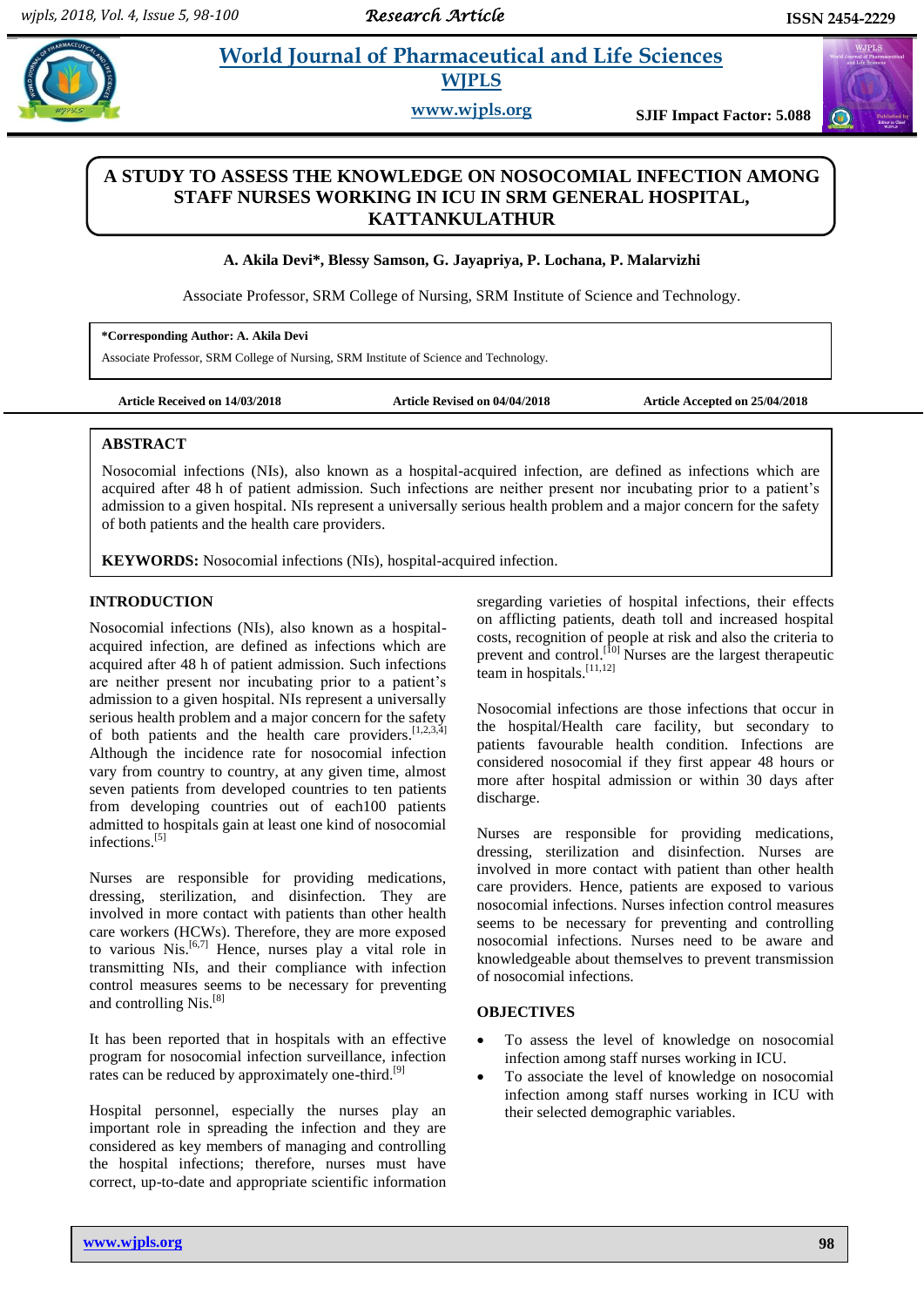#### **MATERIALS AND METHODS**

A descriptive study was conducted to assess the knowledge on nosocomial infection among staff nurses working in ICU. The study was conducted in a selected Hospital. Study participants included were staff nurses working in the ICU. A total of 30 staff nurses participated in the study. Structured questionnaire was predesigned to assess the knowledge among staff nurses in ICU.

#### **The score was interpreted as follows**

| Level of knowledge   | Percentage |  |
|----------------------|------------|--|
| Inadequate knowledge | $<$ 50%    |  |
| Adequate knowledge   | $>50\%$    |  |

**Table 1: represents the frequency and percentage distribution of demographic variables of staff Nurses in ICU.**

| Demographic variables      | <b>Frequency</b> | Percentage |
|----------------------------|------------------|------------|
| Age in years               |                  |            |
| $20 - 25$                  | 25               | 83.3       |
| 26-30                      | 5                | 16.7       |
| Gender                     |                  |            |
| Male                       | 3                | 10         |
| Female                     | 27               | 90         |
| <b>Professional</b>        |                  |            |
| <b>Oualification</b>       |                  |            |
| $B$ .sc $(N)$              | 14               | 46.7       |
| <b>DGNM</b>                | 16               | 53.3       |
| <b>Experience in Years</b> |                  |            |
| $1-3$                      | 23               | 76.7       |
| $4-6$                      | 5                | 16.7       |
| 7-9                        |                  | 3.3        |
| >9yrs                      |                  | 3.3        |

# **RESULTS**

Most of the subjects (83.3%) were in the age group of 20-25 years and minimum numbers of subjects (16.7%) were found in the age group of 26-30 years. Most of the subjects 90% were female and 10% were male. With regard to professional qualification most of the subjects (53.3%) were DGNM (46.7%) were B.Sc (N). Most of the subjects (76.7%) had 1-3 years' experience, (16.7%) had 4-6 years of experience 3.3% had 7-9 years experiences and 3.3% had more than 9 years' experience

**The first objective was to assess the knowledge on infection control among staff nurses in ICU.** The frequency and percentage distribution on level of knowledge on Nasocomial infection control among staff nurses reveals that 14(46.7%) had inadequate knowledge and 16(53.3%) of staff nurses had adequate knowledge.

| <b>Level of knowledge</b> | Frequency | Percentage |
|---------------------------|-----------|------------|
| Inadequate knowledge      | 14        | 46.7       |
| Adequate knowledge        | 16        | 53.3       |



**Fig. 1: Shows that 14(46.7%) had were inadequate knowledge, 16(53.3%) of staff nurses had adequate knowledge.**

**The second objective was to associate the level of knowledge on nosocomial infection among staff nurses working in ICU their selected demographic variables**. Nothing showed significant value with their selected demographic variables.

### **DISCUSSION**

The study showed that only 14(46.7%) had inadequate knowledge, 16(53.3%) of staff nurses had adequate knowledge. The implication drawn from the study are of vital concern to all health care team members and need to be incorporated in both theory and practice. Factors such as increased workload, lack of staff in the ICU, less supervision also have a major impact on the knowledge and practice of infection control.

#### **CONCLUSION**

The following recommendation needs to be implemented in the hospital (i) strict implementation of hand washing techniques rules is the need of the hour, supervision of hand washing programme in the hospital and its documentation, (ii) conducting the orientation programme for the new staff nurses and (iii) organizing continuous awareness programme among the staff nurses s. This will promote knowledge of infection control among staff nurses and decrease the rate of nosocomial infection among patients.

#### **REFERENCES**

- 1. Iliyasu G, Dayyab FM, Habib ZG, Tiamiyu AB, Abubakar S, Mijinyawa MS, et al. Knowledge and practices of infection control among healthcare workers in a tertiary referral center in North-Western Nigeria. Ann Afr Med., 2016; 15(1): 34.
- 2. Kamunge EW. Exploring knowledge, attitudes and practices of registered nurses regarding the spread of nosocomial infections, in health and medical sciences. 2013, Seton Hall University Dissertations and Theses (ETDs). New Jersey, 1865.
- 3. WHO. WHO guidelines on hand hygiene in health care. Geneva: WHO, 2010; 978(92), 4.
- 4. Allegranzi B, et al. Report on the burden of endemic health care-associated infection worldwide. Geneva: World Health Organization, 2011.
- 5. WHO, Health care-associated infections fact sheet. World Health Organization, 2014.